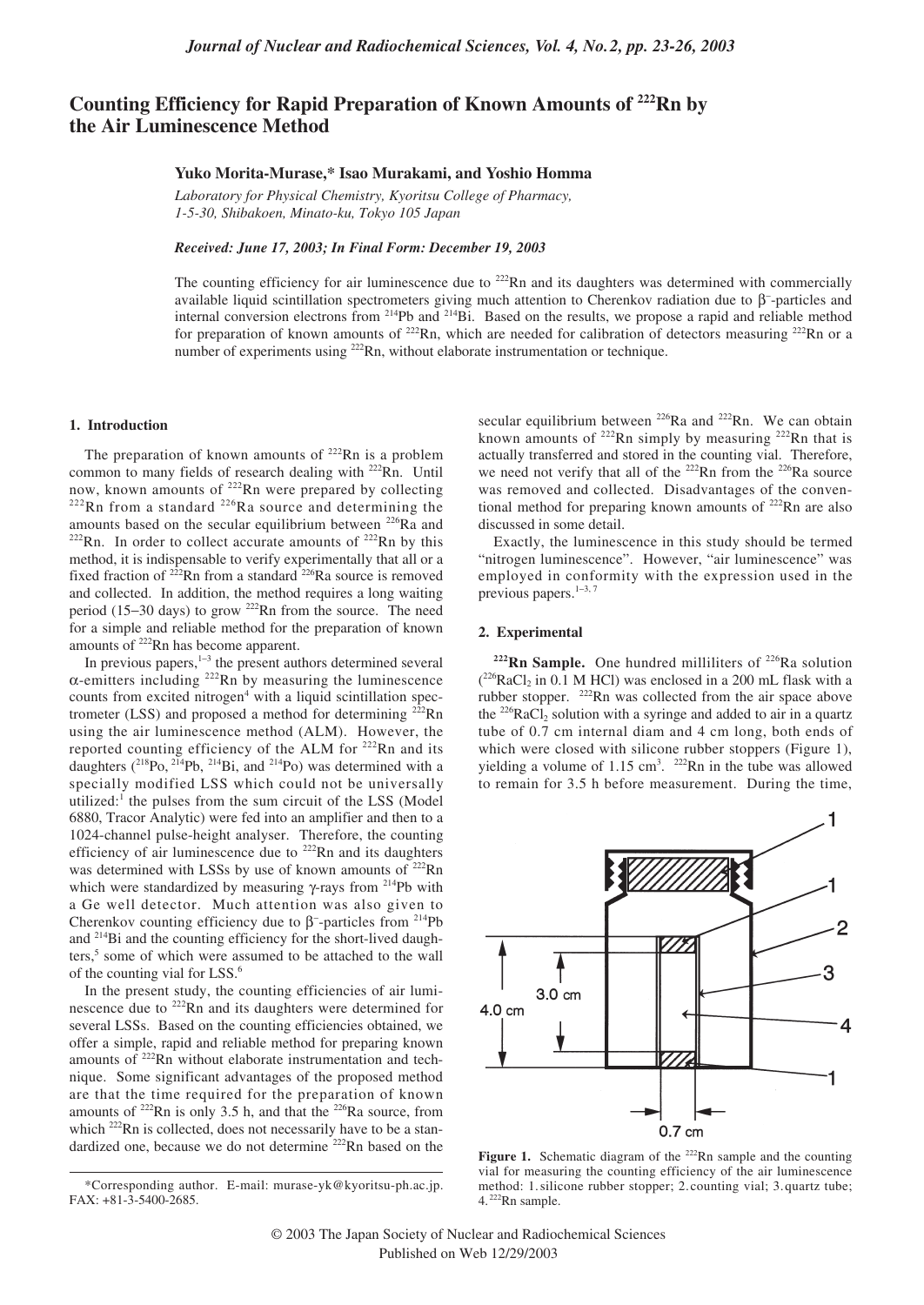$^{218}P_0$ ,  $^{214}P_0$ ,  $^{214}Bi$ , and  $^{214}P_0$  came to transient equilibrium with 222Rn.

**Measurements.** The radioactivity of <sup>222</sup>Rn was determined through its daughter <sup>214</sup>Pb by measuring γ-rays from <sup>214</sup>Pb with a well type Ge detector (Model GCW1521, Canberra Industries). This system had a 1.9 keV resolution (FWHM) at 1.33 MeV and relative efficiency of 17.1%.

The full energy peak efficiency of the Ge detector was obtained by measuring two types of γ-ray standard sources: the EGP type  $\gamma$ -ray standard sources of  ${}^{57}Co, {}^{60}Co$ , and  ${}^{137}Cs$ (LMRI, France), and the standard solutions of  $^{131}$ I and  $^{203}$ Hg (AEA Technology Quality and Safety Assurance, Harwell, UK). The energy and abundance of the  $\gamma$ -rays used were: <sup>57</sup>Co  $(0.122 \text{ MeV}, 85.60\%)$ ,  $^{60}$ Co  $(1.173 \text{ MeV}, 99.90\%$  and 1.333 MeV, 99.98%), 137Cs (0.662 MeV, 85.1%), 131I (0.364 MeV, 81.1%), and  $^{203}$ Hg (0.279 MeV, 81.46%).<sup>8</sup>

The EGP type γ-ray standard source, the point source which is attached to an end of a plastic rod, was mounted at every 0.25 cm along the axial line of the well of the Ge detector between positions  $P_1$  and  $P_2$  (Figure 2) and counted for 5 min each. By averaging the results obtained for EGP type source, the full energy peak efficiencies for the γ-emitters, which are assumed to be uniformly distributed in the quartz tube, can be calculated.

The standard solution  $(^{131}I$  or  $^{203}Hg)$  was transferred into a quartz tube, which is identical to that for the <sup>222</sup>Rn sample, and mounted in the well of the Ge detector and counted for 5 min.

The energy and abundance of γ-ray from 214Pb used for the determination were 0.352 MeV and 35.85%, respectively.<sup>8</sup> The full energy efficiencies obtained for the γ-ray standard sources gave a straight line on log-log scale in the energy range of 0.279 MeV to 1.333 MeV (Figure 3). The equation fitted to the linear part of the experimental data in Figure 3, which was calculated by a least squares method, is given by

$$
\log Y = -1.029 \log X + 0.8597\tag{1}
$$

where *Y* is the full energy peak efficiency expressed in percent and  $\overline{X}$  is the  $\gamma$ -ray energy expressed in MeV. Thus, the full energy peak efficiency for 0.352 MeV γ-ray was estimated to be  $(21.2 \pm 0.4)\%$ .

The full energy peaks of  $214$ Pb were counted at least 1800 counts to limit the statistical error to less than 2.4%. The dead time losses were always less than 1%. No peaks which seem to be due to sum effects were observed. Thus,  $^{222}$ Rn in the quartz tube was standardized based on the 214Pb activity.

The background of LSS was determined by measuring a



**Figure 2.** The position of the EGP type point source in the well of Ge detector for the determination of the full energy peak efficiency: 1. quartz tube; 2. Ge well detector;  $P_1$ , the position on the center line of the well at  $0.5$  cm from the lower end of the tube;  $P_2$ , the position on the center line of the well at 0.5 cm from the upper end of the tube.

liquid scintillation counting vial, which was full of air and sealed with air-tight cap. The background sample was allowed to remain for ca. 60-days before measurement. Consequently,  $222$ Rn and its daughters in the background sample, if present, could be almost completely decayed. The background was observed to be constant within statistical error.

After the γ-ray spectrometric determination of  $^{222}$ Rn, the quartz tube containing <sup>222</sup>Rn and its daughters was put in the liquid-scintillation-counting vial and, after sealing with a silicone rubber stopper, the counting vial was shaken until the quartz tube in the vial was broken. The sample which contains the equilibrium mixture of  $^{222}$ Rn and its daughters is hereinafter referred to as the "standard  $222$ Rn sample". Table 1 lists the standard  $^{222}$ Rn samples containing a wide variety of  $^{222}$ Rn prepared in a similar manner as described above. It has to be stated here that determination of low-level <sup>222</sup>Rn samples with a Ge well detector is impractical because it requires a rather long counting period, although it is a method of choice for a limited number of samples. The air luminescence counts of the standard <sup>222</sup>Rn samples were measured with LSSs for 30 min (Table 1).

#### **3. Results and Discussion**

The counting efficiency ( $\varepsilon_{\alpha}$ ) of the standard <sup>222</sup>Rn sample obtained by ALM is given by the relation

$$
\varepsilon_{\alpha} = [A_{\text{air}}(\text{cps})/S(\text{Bq})] \times 100\%,\tag{2}
$$

where  $A_{air}$  is the air luminescence count rate of the standard  $222$ Rn sample and *S* is the total disintegration rate of the standard <sup>222</sup>Rn sample, *i.e.*, the total disintegration rate of <sup>222</sup>Rn and its daughters.

It is noted that the total disintegration rate of the standard  $222$ Rn sample is 5 times the activity of  $222$ Rn. Table 1 lists the total disintegration rates of the standard 222Rn samples and the counting efficiencies by the ALM for several LSSs. The average counting efficiency was calculated based on the weighting factor, which is inversely proportional to the standard deviation of individual  $\varepsilon_{\alpha}$ .

The counting efficiencies are in the range of 21.5% to 45.8%, because the counting efficiency by the ALM is a function of the optical properties of the system (*e.g.*, optical coupling, light collection, reflection), the properties of the photomultiplier tubes (quantum efficiency, multiplication, spectral response), and the properties of the electronic circuit.

The air luminescence counts of the standard  $^{222}$ Rn samples



**Figure 3.** Full energy peak efficiencies as a function of γ-ray energy.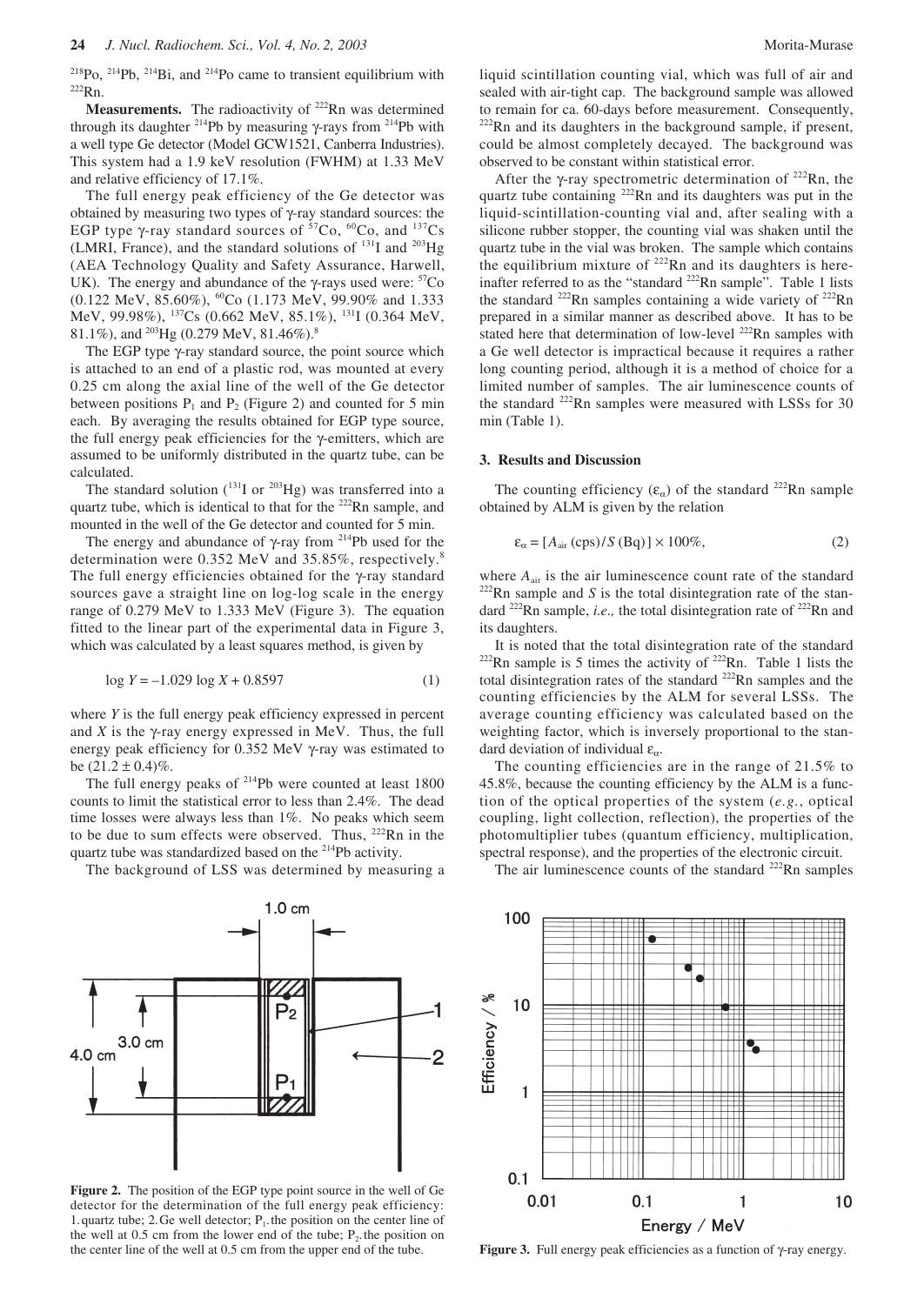**TABLE 1: The Counting Efficiencies of the ALM,**  $\varepsilon_{\alpha}$ **, for Several LSSs** 

| <b>LSS</b>                                                          | S/Bq               | $\epsilon_{\alpha}/\%$ | <b>LSS</b> | S/Bq               | $\epsilon_{\alpha}/\%$ |
|---------------------------------------------------------------------|--------------------|------------------------|------------|--------------------|------------------------|
| Aloka                                                               | $3281.25 \pm 2.15$ | $42.57 \pm 0.15$       | Beckman    | $5038.63 \pm 9.93$ | $44.33 \pm 0.12$       |
| LSC-3500                                                            | $2636.99 \pm 1.67$ | $43.72 \pm 0.15$       | LS5801     | $3751.33 \pm 8.57$ | $44.37 \pm 0.14$       |
|                                                                     | $946.11 \pm 0.64$  | $41.41 \pm 0.16$       |            | $1602.04 \pm 3.54$ | $46.14 \pm 0.14$       |
|                                                                     | $665.30 \pm 0.54$  | $42.42 \pm 0.20$       |            | $1025.78 \pm 1.42$ | $46.91 \pm 0.09$       |
|                                                                     | $345.61 \pm 0.34$  | $43.40 \pm 0.26$       |            | $629.96 \pm 2.23$  | $44.94 \pm 0.22$       |
|                                                                     | $152.45 \pm 0.16$  | $42.96 \pm 0.32$       |            | $76.54 \pm 0.39$   | $46.25 \pm 0.32$       |
|                                                                     | $51.26 \pm 0.10$   | $43.15 \pm 0.57$       |            | $12.27 \pm 0.17$   | $46.95 \pm 0.92$       |
|                                                                     | $32.83 \pm 0.09$   | $41.88 \pm 0.67$       |            | $3.47 \pm 0.11$    | $46.74 \pm 2.07$       |
|                                                                     | $14.77 \pm 0.07$   | $41.92 \pm 1.14$       |            |                    |                        |
|                                                                     |                    |                        |            |                    | av. $45.70 \pm 0.05^b$ |
|                                                                     |                    | av. $42.67 \pm 0.07^b$ | Beckman    | $1277.35 \pm 2.24$ | $45.88 \pm 0.11$       |
| Aloka                                                               | $3088.23 \pm 3.48$ | $38.66 \pm 0.11$       | LS6000     | $592.16 \pm 1.53$  | $45.61 \pm 0.16$       |
| $LSC-6100^a$                                                        | $1504.17 \pm 2.43$ | $37.92 \pm 0.11$       |            | $441.34 \pm 1.32$  | $44.09 \pm 0.18$       |
|                                                                     | $460.71 \pm 1.35$  | $38.16 \pm 0.20$       |            | $361.20 \pm 1.19$  | $46.11 \pm 0.21$       |
|                                                                     | $45.08 \pm 0.43$   | $38.46 \pm 0.65$       |            | $243.68 \pm 0.98$  | $46.65 \pm 0.26$       |
|                                                                     |                    |                        |            | $112.47 \pm 0.67$  | $44.61 \pm 0.38$       |
|                                                                     |                    | av. $38.28 \pm 0.07^b$ |            | $46.00 \pm 0.43$   | $44.22 \pm 0.58$       |
|                                                                     |                    |                        |            |                    | av. $45.57 \pm 0.07^b$ |
| Packard                                                             | $1405.87 \pm 2.35$ | $21.02 \pm 0.06$       | Beckman    | $1277.35 \pm 2.24$ | $43.87 \pm 0.11$       |
| Tri-Carb 3170TR/SL                                                  | $1042.35 \pm 2.02$ | $21.51 \pm 0.07$       | LS6500     | $592.16 \pm 1.53$  | $43.43 \pm 0.16$       |
| (Normal Level Count Mode)                                           | $751.60 \pm 1.72$  | $21.93 \pm 0.08$       |            | $441.34 \pm 1.32$  | $42.23 \pm 0.18$       |
|                                                                     | $291.43 \pm 1.07$  | $21.69 \pm 0.14$       |            | $361.20 \pm 1.19$  | $43.69 \pm 0.20$       |
|                                                                     | $181.28 \pm 0.84$  | $21.65 \pm 0.18$       |            | $243.68 \pm 0.98$  | $44.60 \pm 0.25$       |
|                                                                     | $72.52 \pm 0.54$   | $21.43 \pm 0.27$       |            | $112.47 \pm 0.67$  | $42.75 \pm 0.36$       |
|                                                                     |                    | av. $21.43 \pm 0.04^b$ |            | $46.00 \pm 0.43$   | $42.96 \pm 0.58$       |
|                                                                     |                    |                        |            |                    | av. $43.52 \pm 0.07^b$ |
| $\overline{a}$ $\overline{a}$ $\overline{a}$<br>$0.05 - 10001 - 37$ |                    |                        |            |                    |                        |

window setting: 0.05-1000 keV

**b** weighted average

**TABLE 2: The Counting Efficiency of the ALM,**  $\varepsilon_{\alpha}$ **, Measured with the LLCM of the Tri-Carb 3170TR/SL**

| LSS.                                                    | S/Bq                                                                               | $\epsilon_{\alpha}/\%$                                                   |
|---------------------------------------------------------|------------------------------------------------------------------------------------|--------------------------------------------------------------------------|
| Packard<br>Tri-Carb 3170TR/SL<br>(Low Level Count Mode) | $1405.87 \pm 2.35$<br>$1042.35 \pm 2.02$<br>$751.60 \pm 1.72$<br>$291.43 \pm 1.07$ | $3.32 \pm 0.02$<br>$3.34 \pm 0.02$<br>$3.35 \pm 0.03$<br>$3.47 \pm 0.05$ |
|                                                         | $181.28 \pm 0.84$<br>$72.52 \pm 0.54$                                              | $3.38 \pm 0.06$<br>$3.61 \pm 0.10$<br>av. $3.35 \pm 0.01^{\circ}$        |

<sup>a</sup> weighted average

were also measured with the low level counting mode (LLCM) of the Tri-Carb LSS (3170TR/SL) (Table 2). The LLCM of the instrument excludes most of the pulses which are not produced in the liquid scintillator (LS). The use of the LLCM for measuring the air luminescence counts is impractical, because air luminescence counts are not produced in the LS. However, it must be emphasized that when the standard  $^{222}$ Rn samples were measured with the normal counting mode of the instrument, rather practical counting efficiency for the air luminescence was obtained (Table 1).

As has been reported in the previous papers,<sup>1-3</sup>  $\varepsilon_{\alpha}$  measured in this way is the sum of the following three counting efficiencies:

$$
\varepsilon_{\alpha} = \varepsilon_{\alpha} + \varepsilon_{\alpha} + \varepsilon_{c},\tag{3}
$$

where  $\varepsilon_u$  is the counting efficiency for  $\alpha$ -emitters which are uniformly distributed in the air in the counting vial and do not attach to the wall of the counting vial (unattached daughters),  $\varepsilon_a$  is the counting efficiency for  $\alpha$ -emitters which are attached to the wall of the counting vial, and  $\varepsilon_c$  is the Cherenkov counting efficiency due to  $β$ <sup>-</sup>-particles from <sup>214</sup>Pb and <sup>214</sup>Bi in

the counting vial.

Determination of  $\varepsilon_{\rm u}$ ,  $\varepsilon_{\rm a}$ , and  $\varepsilon_{\rm c}$  for an Aloka LSS have been reported.6 The results can be summarized as follows: The value of  $\varepsilon$ <sub>u</sub> was determined by measuring the air luminescence counts due to  $\alpha$ -particles from a standardized <sup>210</sup>Po source (which was electroplated on a silver disc) at different positions in the counting vial with the LSS.

$$
\varepsilon_{u} = \text{(the air luminescence count rate/the } \alpha\text{-emission rate)} \times 100\% . \tag{4}
$$

In spite of the different positions of the source in the counting vial, the measured counting efficiencies showed good agreement with each other, and  $\varepsilon_{\rm u}$  could reasonably be taken as the average of those values, *i.e.*,  $(67.5 \pm 0.4)\%$ . On the other hand, a part of the short-lived daughters of 222Rn seem to be attached to the wall of the counting vial and are supposed to be counted with  $2\pi$  geometry. Therefore,  $\varepsilon_a$  is ca.  $(1/2) \times (67.5 \pm 0.4)$ (33.8  $\pm$  0.2)%. It is noted that the  $\beta$ <sup>-</sup>-emitters do not produce an air luminescence count and that 222Rn, which has a relatively long half-life (3.82 d), is assumed to be unattached to the wall of the counting vial. Beta-particles from <sup>214</sup>Pb (av.  $E_{\beta}$  = 0.220 MeV)<sup>9</sup> and <sup>214</sup>Bi (av.  $E_{\beta}$ - = 0.641 MeV)<sup>9</sup> in the counting vial gave off Cherenkov radiation by interacting with the wall of the counting vial, and gave additional count rates. In order to determine  $\varepsilon_c$ , we prepared and standardized a variety of  $\beta$ <sup>-</sup> emitters and radionuclides which emit internal conversion electrons, and measured the Cherenkov radiation with the Aloka LSS. The values of  $\varepsilon_c$ , which are plotted as functions of the average energy of β<sup>-</sup>-particles and the internal conversion electrons, gave a straight line on the log-log scale. Based on the results, the values of  $\varepsilon_c$  for <sup>214</sup>Pb and <sup>214</sup>Bi were found to be  $(3.7 \pm 0.2)\%$  and  $(32.9 \pm 1.3)\%$ , respectively.<sup>5</sup> Cherenkov radiation may also be produced if the energy of photoelectron and Compton electrons due to γ-rays is greater than the threshold energy of a medium, *e.g.*, the glass wall of the